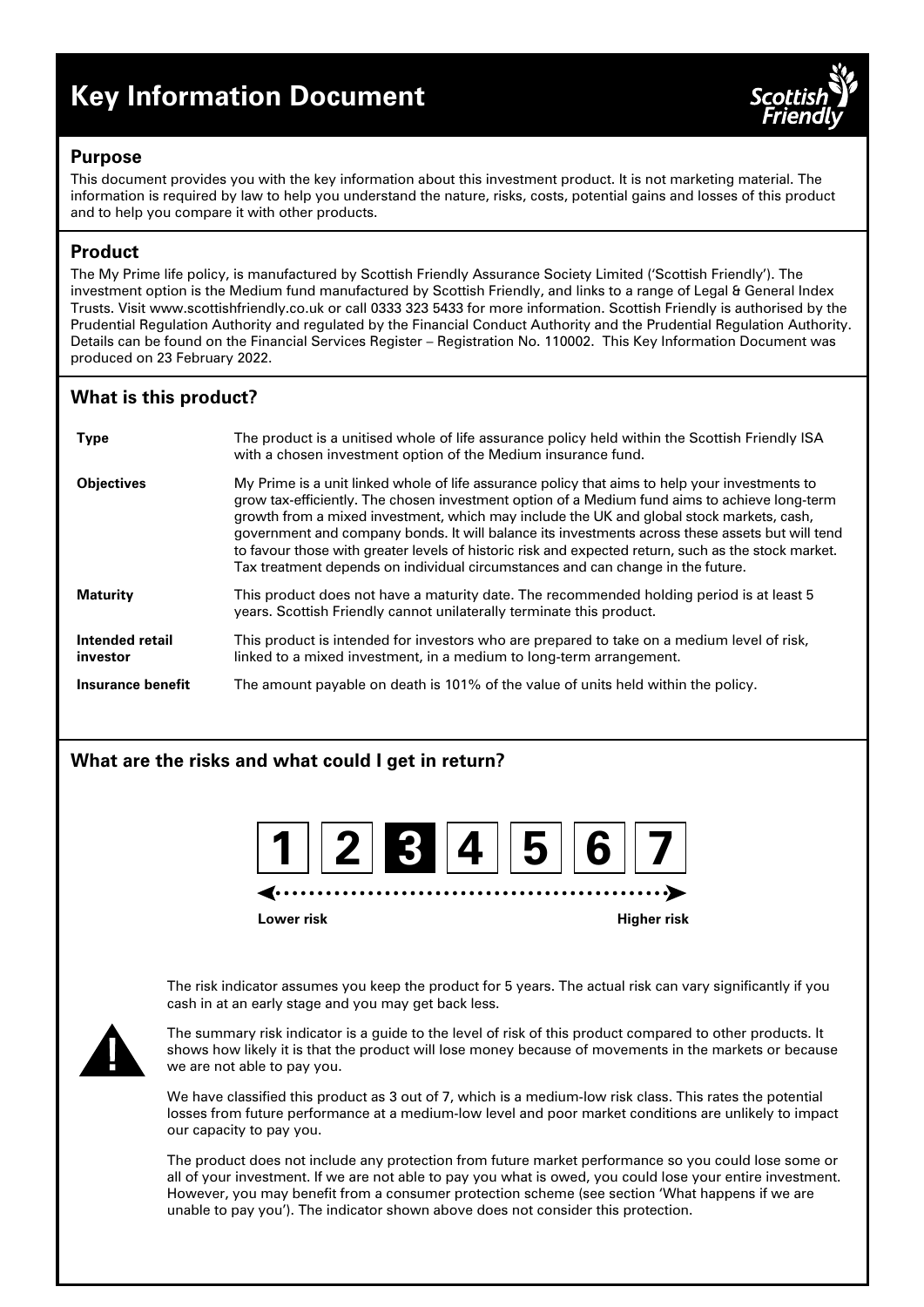| Investment                | £10,000                                               | 1 Year    | 3 Years   | 5 Years<br>(Recommended<br>holding period) |
|---------------------------|-------------------------------------------------------|-----------|-----------|--------------------------------------------|
| <b>Survival scenarios</b> |                                                       |           |           |                                            |
| <b>Stress</b>             | What you might get back after costs                   | £5,220    | £6,973    | £6,230                                     |
|                           | Average return each year                              | $-47.80%$ | $-11.32%$ | $-9.03%$                                   |
| Unfavourable              | What you might get back after costs                   | £9.901    | £11,301   | £13,258                                    |
|                           | Average return each year                              | $-0.99%$  | 4.16%     | 5.80%                                      |
| <b>Moderate</b>           | What you might get back after costs                   | £11,167   | £13,918   | £17,347                                    |
|                           | Average return each year                              | 11.67%    | 11.65%    | 11.65%                                     |
| <b>Favourable</b>         | What you might get back after costs                   | £12,584   | £17,127   | £22,678                                    |
|                           | Average return each year                              | 25.84%    | 19.64%    | 17.79%                                     |
| <b>Death scenario</b>     |                                                       |           |           |                                            |
| Upon death                | What your beneficiaries might get back<br>after costs | £11.279   | £14,057   | £17.520                                    |

This table shows the money you could get back over the next 5 years, under different scenarios, assuming that you invest £10,000. The scenarios shown illustrate how your investment could perform. You can compare them with the scenarios of other products. The scenarios presented are an estimate of future performance based on evidence from the past on how the value of this investment varies, and are not an exact indicator. What you get will vary depending on how the market performs and how long you keep the product. The stress scenario shows what you might get back in extreme market circumstances, and it does not take into account the situation where we are not able to pay you.

The figures shown include all the costs of the product itself. The figures do not take into account your personal tax situation, which may also affect how much you get back. Your maximum loss would be that you lose all of your investment.

# **What happens if Scottish Friendly is unable to pay out?**

If you buy a policy with Scottish Friendly and we cannot pay the full amount due, you may be entitled to compensation under the Financial Services Compensation Scheme. The maximum level of compensation for claims against firms declared in default is 100% of the claim with no upper limit.

# **What are the costs?**

The Reduction in Yield (RIY) shows what impact the total costs you pay will have on the investment return you might get. The total costs take into account one-off, ongoing and incidental costs.

The amounts shown here are the cumulative costs of the product itself, for three different holding periods. They include potential early exit penalties. The figures assume you invest £10,000 at outset. The figures are estimates and may change in the future.

#### **Table 1: Costs over time**

The person selling you or advising you about this product may charge you other costs. If so, we will provide you with information about these costs and show you the impact that all costs will have on your investment over time.

| E10,000                     | 1 year  | 3 years | If you cash in after If you cash in after If you cash in after 5 years<br>(the recommended holding<br>period) |
|-----------------------------|---------|---------|---------------------------------------------------------------------------------------------------------------|
| <b>Total costs</b>          | £69     | £255    | £523                                                                                                          |
| Reduction in Yield per year | $0.7\%$ | $0.7\%$ | $0.7\%$                                                                                                       |